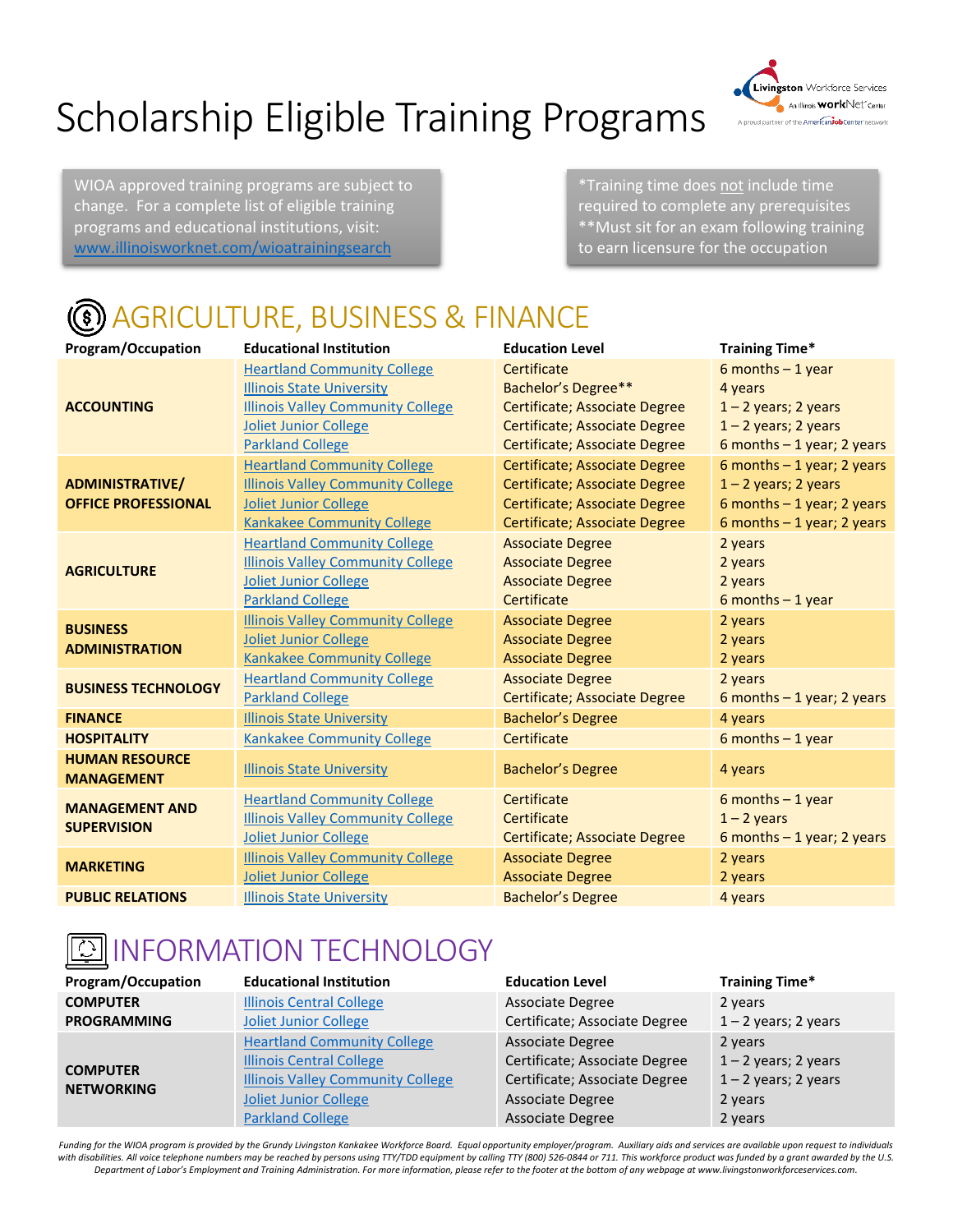| <b>DIGITAL MEDIA /</b>                | <b>Heartland Community College</b> | Associate Degree              | 2 years                     |
|---------------------------------------|------------------------------------|-------------------------------|-----------------------------|
| <b>GRAPHIC DESIGN</b>                 | <b>Kankakee Community College</b>  | Certificate; Associate Degree | $1 - 2$ years; 2 years      |
| <b>MANAGEMENT</b>                     | <b>Joliet Junior College</b>       | Certificate; Associate Degree | 6 months $-1$ year; 2 years |
| <b>INFORMATION SYSTEMS</b>            | Microtrain                         | Certificate                   | Up to 1 year                |
| <b>SOFTWARE</b><br><b>DEVELOPMENT</b> | <b>Illinois Central College</b>    | <b>Associate Degree</b>       | 2 years                     |
| <b>WEB DEVELOPMENT</b>                | <b>Joliet Junior College</b>       | <b>Associate Degree</b>       | 2 years                     |
|                                       |                                    |                               |                             |

## HUMAN AND PUBLIC SERVICES

| <b>Program/Occupation</b>                           | <b>Educational Institution</b>           | <b>Education Level</b>        | Training Time*         |
|-----------------------------------------------------|------------------------------------------|-------------------------------|------------------------|
| <b>CRIMINAL JUSTICE /</b><br><b>LAW ENFORCEMENT</b> | <b>Illinois State University</b>         | Bachelor's Degree             | 4 years                |
|                                                     | <b>Illinois Valley Community College</b> | Certificate; Associate Degree | $1 - 2$ years; 2 years |
|                                                     | <b>Joliet Junior College</b>             | <b>Associate Degree</b>       | 2 years                |
|                                                     | Kankakee Community College               | Certificate; Associate Degree | $1 - 2$ years; 2 years |
|                                                     | <b>Parkland College</b>                  | <b>Associate Degree</b>       | 2 years                |
| <b>EARLY CHILDHOOD</b>                              | <b>Heartland Community College</b>       | <b>Associate Degree</b>       | 2 years                |
| <b>EDUCATION**</b>                                  | <b>Illinois State University</b>         | Bachelor's Degree             | 4 years                |
| <b>ELEMENTARY</b>                                   |                                          | Bachelor's Degree             |                        |
| <b>EDUCATION**</b>                                  | <b>Illinois State University</b>         |                               | 4 years                |
| <b>FIRE FIGHTER</b>                                 | <b>Joliet Junior College</b>             | <b>Associate Degree</b>       | 2 years                |
| <b>MIDDLE LEVEL TEACHER</b>                         |                                          | Bachelor's Degree             |                        |
| <b>EDUCATION**</b>                                  | <b>Illinois State University</b>         |                               | 4 years                |
| <b>SOCIAL WORK**</b>                                | <b>Illinois State University</b>         | Bachelor's Degree             | 4 years                |
| <b>SPECIAL EDUCATION**</b>                          | <b>Illinois State University</b>         | Bachelor's Degree             | 4 years                |

## HEALTH SCIENCES

| <b>Program/Occupation</b>                 | <b>Educational Institution</b>           | <b>Education Level</b>        | <b>Training Time*</b>       |
|-------------------------------------------|------------------------------------------|-------------------------------|-----------------------------|
| <b>DENTAL ASSISTANT</b>                   | <b>Illinois Valley Community College</b> | Certificate                   | 6 months $-1$ year          |
|                                           | Joliet Junior College                    | Certificate                   | 6 months $-1$ year          |
|                                           | <b>Midwest Technical Institute</b>       | Certificate                   | 6 months $-1$ year          |
| <b>DENTAL HYGIENIST**</b>                 | <b>Illinois Central College</b>          | Associate Degree              | 2 years                     |
|                                           | <b>Parkland College</b>                  | <b>Associate Degree</b>       | 2 years                     |
| <b>DIAGNOSTIC MEDICAL</b><br>SONAGRAPHY** | Joliet Junior College                    | <b>Associate Degree</b>       | 2 years                     |
|                                           | <b>Heartland Community College</b>       | Certificate                   | 2 years                     |
|                                           | <b>Illinois Central College</b>          | Associate Degree              | 2 years                     |
| <b>EMERGENCY MEDICAL</b>                  | <b>Illinois Valley Community College</b> | Certificate                   | $1 - 2$ years               |
| SERVICES**                                | Joliet Junior College                    | <b>Associate Degree</b>       | 2 years                     |
|                                           | <b>Kankakee Community College</b>        | Certificate; Associate Degree | 6 months $-1$ year; 2 years |
|                                           | <b>Parkland College</b>                  | Certificate; Associate Degree | $1 - 2$ years; 2 years      |
| <b>HEALTH INFORMATION</b>                 | <b>Illinois State University</b>         | Bachelor's Degree             | 4 years                     |
| <b>MANAGEMENT</b>                         | Joliet Junior College                    | <b>Associate Degree</b>       | 2 years                     |
|                                           | <b>Heartland Community College</b>       | Certificate                   | 6 months $-1$ year          |
|                                           | <b>Illinois Central College</b>          | Certificate                   | 6 months $-1$ year          |
| <b>MEDICAL ASSISTANT</b>                  | <b>Illinois Valley Community College</b> | Certificate                   | 6 months $-1$ year          |
|                                           | Joliet Junior College                    | Certificate                   | 6 months $-1$ year          |
|                                           | <b>Methodist College</b>                 | Certificate                   | $1 - 2$ years               |
| <b>MEDICAL CODING</b>                     | <b>Illinois Central College</b>          | Certificate                   | 6 months $-1$ year          |
|                                           | <b>Illinois Valley Community College</b> | Certificate                   | 6 months $-1$ year          |
|                                           | Joliet Junior College                    | Certificate                   | $1 - 2$ years               |
|                                           | <b>Kankakee Community College</b>        | Certificate                   | $1 - 2$ years               |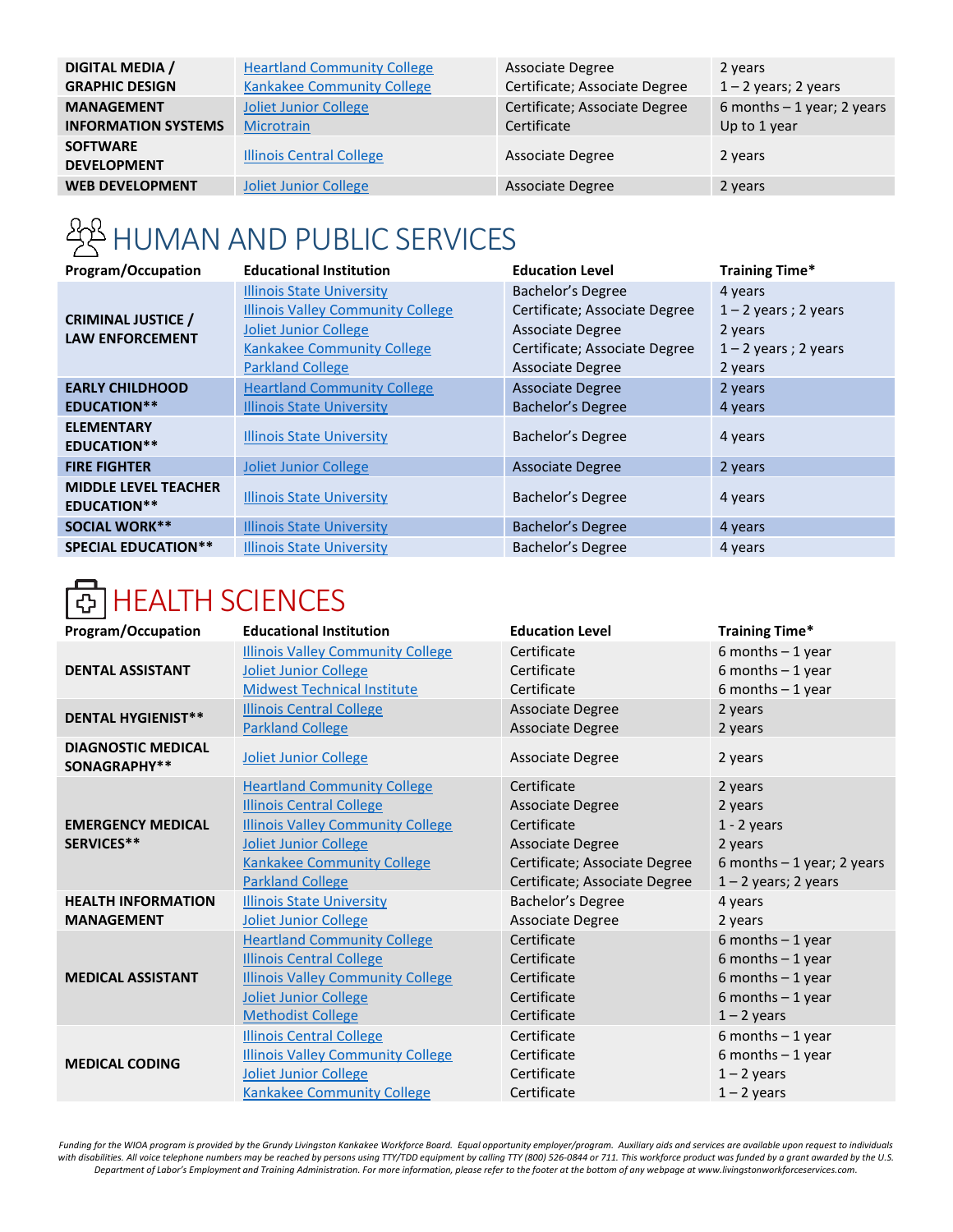| <b>MEDICAL LAB</b>                                | <b>Illinois Central College</b>                                                                                                                         | <b>Associate Degree</b>                                                 | 2 years                                                                                                    |
|---------------------------------------------------|---------------------------------------------------------------------------------------------------------------------------------------------------------|-------------------------------------------------------------------------|------------------------------------------------------------------------------------------------------------|
| <b>TECHNICIAN**</b>                               | <b>Kankakee Community College</b>                                                                                                                       | Certificate; Associate Degree                                           | 6 months $-1$ year; 2 years                                                                                |
| <b>MEDICAL LAB</b>                                | <b>Illinois State University</b>                                                                                                                        | Bachelor's Degree                                                       | 4 years                                                                                                    |
| <b>TECHNOLOGIST**</b>                             | <b>University of St. Francis</b>                                                                                                                        | Bachelor's Degree                                                       | 4 years                                                                                                    |
|                                                   | <b>Heartland Community College</b><br><b>Illinois Central College</b><br><b>Illinois Valley Community College</b>                                       | Certificate<br>Certificate<br>Certificate                               | Less than 6 months<br>Less than 6 months<br>Less than 6 months                                             |
| <b>NURSING ASSISTANT**</b>                        | Joliet Junior College<br><b>Kankakee Community College</b><br><b>Methodist College</b><br><b>Midwest Technical Institute</b><br><b>Parkland College</b> | Certificate<br>Certificate<br>Certificate<br>Certificate<br>Certificate | Less than 6 months<br>Less than 6 months<br>Less than 6 months<br>Less than 6 months<br>Less than 6 months |
| <b>OCCUPATIONAL</b><br><b>THERAPY ASSISTANT**</b> | <b>Illinois Central College</b>                                                                                                                         | Associate Degree                                                        | 2 years                                                                                                    |
| <b>PHARMACY</b>                                   | <b>Heartland Community College</b>                                                                                                                      | Certificate                                                             | Less than 6 months                                                                                         |
| <b>TECHNICIAN**</b>                               | <b>Illinois Valley Community College</b>                                                                                                                | Certificate                                                             | Self-paced up to 1 year                                                                                    |
|                                                   | <b>Heartland Community College</b>                                                                                                                      | Certificate                                                             | Less than 6 months                                                                                         |
| <b>PHLEBOTOMY</b>                                 | <b>Illinois Valley Community College</b>                                                                                                                | Certificate                                                             | 6 months $-1$ year                                                                                         |
|                                                   | <b>Kankakee Community College</b>                                                                                                                       | Certificate                                                             | 6 months $-1$ year                                                                                         |
|                                                   | <b>Heartland Community College</b>                                                                                                                      | <b>Associate Degree</b>                                                 | 2 years                                                                                                    |
| PHYSICAL THERAPIST<br>ASSISTANT**                 | <b>Illinois Central College</b>                                                                                                                         | <b>Associate Degree</b>                                                 | 2 years                                                                                                    |
|                                                   | <b>Kankakee Community College</b>                                                                                                                       | Associate Degree                                                        | 2 years                                                                                                    |
|                                                   | <b>Capital Area School of Practical Nursing</b>                                                                                                         | Certificate                                                             | $6$ months $-1$ year                                                                                       |
|                                                   | <b>Heartland Community College</b>                                                                                                                      | Certificate                                                             | $6$ months $-1$ year                                                                                       |
|                                                   | <b>Illinois Central College</b>                                                                                                                         | License                                                                 | 6 months $-1$ year                                                                                         |
| <b>PRACTICAL NURSING**</b>                        | <b>Illinois Valley Community College</b>                                                                                                                | Certificate                                                             | 6 months $-1$ year                                                                                         |
|                                                   | Joliet Junior College                                                                                                                                   | Certificate                                                             | $1 - 2$ years                                                                                              |
|                                                   | <b>Kankakee Community College</b>                                                                                                                       | Certificate                                                             | 6 months $-1$ year                                                                                         |
|                                                   | <b>Parkland College</b>                                                                                                                                 | Certificate                                                             | $1 - 2$ years                                                                                              |
|                                                   | <b>Heartland Community College</b>                                                                                                                      | <b>Associate Degree</b>                                                 | 2 years                                                                                                    |
|                                                   | <b>Illinois Central College</b>                                                                                                                         | <b>Associate Degree</b>                                                 | 2 years                                                                                                    |
| <b>RADIOGRAPHY**</b>                              | Joliet Junior College                                                                                                                                   | <b>Associate Degree</b>                                                 | 2 years                                                                                                    |
|                                                   | <b>Kankakee Community College</b>                                                                                                                       | <b>Associate Degree</b>                                                 | 2 years                                                                                                    |
|                                                   | <b>Parkland College</b>                                                                                                                                 | Associate Degree                                                        | 2 years                                                                                                    |
|                                                   | <b>University of St. Francis</b>                                                                                                                        | Bachelor's Degree                                                       | 4 years                                                                                                    |
|                                                   | <b>Heartland Community College</b>                                                                                                                      | <b>Associate Degree</b>                                                 | 2 years                                                                                                    |
|                                                   | <b>Illinois Central College</b>                                                                                                                         | Associate Degree                                                        | 2 years                                                                                                    |
|                                                   | <b>Illinois State University</b>                                                                                                                        | Bachelor's Degree                                                       | 4 years                                                                                                    |
|                                                   | <b>Illinois Valley Community College</b>                                                                                                                | <b>Associate Degree</b>                                                 | 2 years                                                                                                    |
| <b>REGISTERED NURSING**</b>                       | <b>Joliet Junior College</b>                                                                                                                            | Associate Degree                                                        | 2 years                                                                                                    |
|                                                   | <b>Kankakee Community College</b>                                                                                                                       | <b>Associate Degree</b>                                                 | 2 years                                                                                                    |
|                                                   | <b>Methodist College</b>                                                                                                                                | Bachelor's Degree                                                       | 4 years                                                                                                    |
|                                                   | <b>Parkland College</b><br><b>University of St. Francis</b>                                                                                             | Associate Degree<br>Bachelor's Degree                                   | 2 years                                                                                                    |
| <b>RESPIRATORY</b>                                | <b>Illinois Central College</b>                                                                                                                         | License                                                                 | 4 years                                                                                                    |
| THERAPIST**                                       | <b>Kankakee Community College</b>                                                                                                                       | <b>Associate Degree</b>                                                 | 2 years<br>2 years                                                                                         |
| <b>SURGICAL</b>                                   | <b>Illinois Central College</b>                                                                                                                         | Associate Degree                                                        | 2 years                                                                                                    |
| <b>TECHNOLOGIST**</b>                             | <b>Parkland College</b>                                                                                                                                 |                                                                         |                                                                                                            |
|                                                   |                                                                                                                                                         | Associate Degree                                                        | 2 years                                                                                                    |

## MANUFACTURING, ENGINEERING, TECHNOLOGY, & TRADES

#### **AUTOMOTIVE TECHNOLOGY**

[Heartland Community College](https://www.heartland.edu/ev/) [Illinois Central College](https://icc.edu/academics/catalog/academic-departments/agricultural-and-industrial-technologies/automotive-technology/) **[Illinois Valley Community College](https://www.ivcc.edu/programsbyareaofstudy/automotive.php)** [Joliet Junior College](https://www.jjc.edu/choose-your-path/architecture-manufacturing-automotive/automotive-service-technology)

**Program/Occupation Educational Institution Education Level Training Time\*** Associate Degree Associate Degree Certificate, Associate Degree Certificate, Associate Degree

2 years 2 years  $1 - 2$  years; 2 years  $1 - 2$  years; 2 years